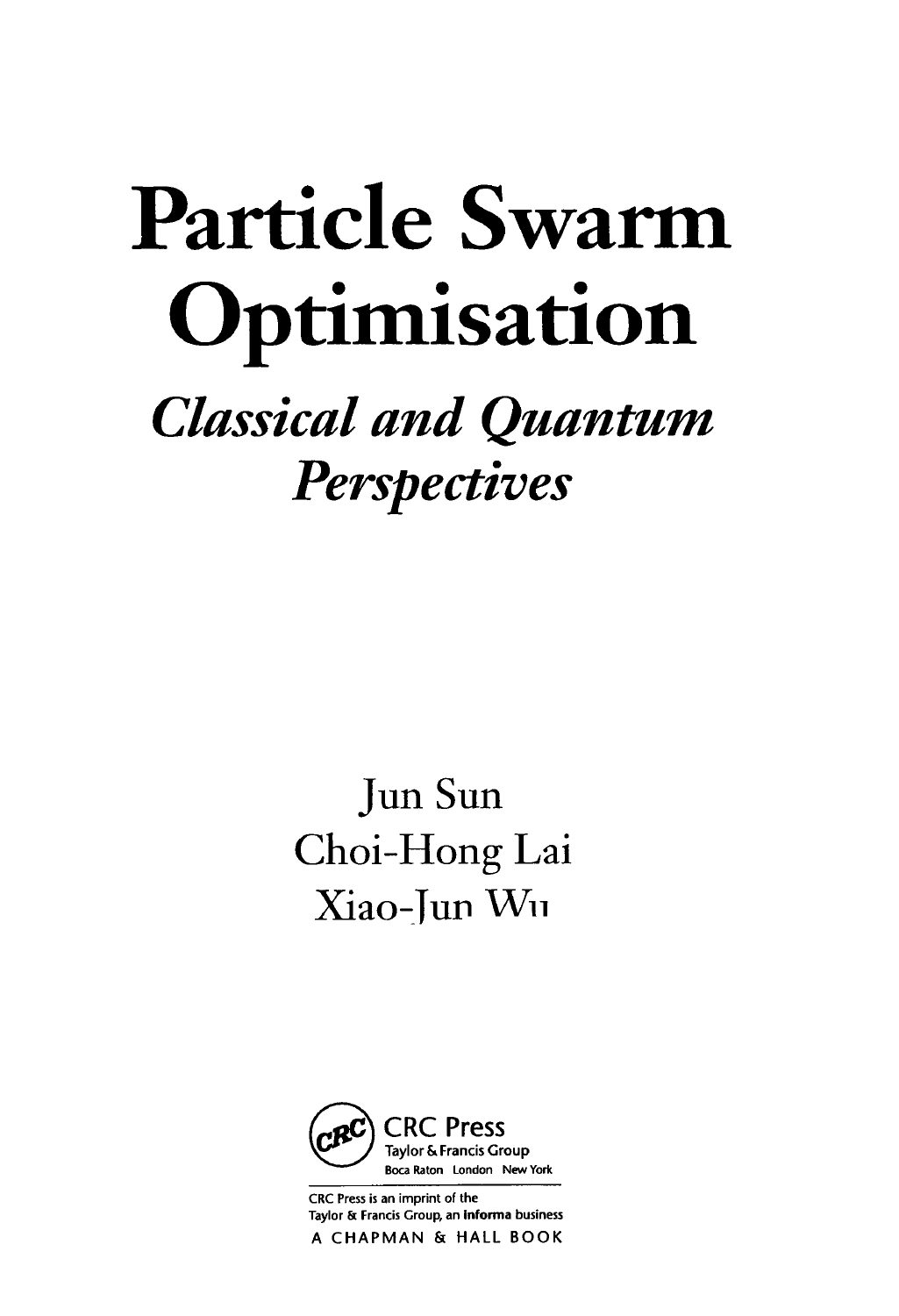## Contents

### Preface, xvii

### Authors, xxi

|                                               |                   | Chapter 1 = Introduction     |                                  | 1  |  |  |
|-----------------------------------------------|-------------------|------------------------------|----------------------------------|----|--|--|
| OPTIMISATION PROBLEMS AND OPTIMISATION<br>1.1 |                   |                              |                                  |    |  |  |
|                                               |                   | <b>METHODS</b>               |                                  | 1  |  |  |
| 1.2                                           |                   |                              | RANDOM SEARCH TECHNIQUES         | 4  |  |  |
| 1.3 <sub>1</sub>                              |                   | <b>METAHEURISTIC METHODS</b> |                                  |    |  |  |
|                                               | 1.3.1             |                              | Simulated Annealing              | 6  |  |  |
|                                               | 1.3.2             |                              | <b>Evolutionary Algorithms</b>   | 7  |  |  |
|                                               |                   | 1.3.2.1                      | Genetic Algorithm                | 7  |  |  |
|                                               |                   |                              | 1.3.2.2 Genetic Programming      | 9  |  |  |
|                                               |                   |                              | 1.3.2.3 Evolution Strategy       | 9  |  |  |
|                                               |                   | 1.3.2.4                      | Evolutionary Programming         | 10 |  |  |
|                                               | 1.3.3             | Tabu Search                  |                                  | 11 |  |  |
|                                               |                   |                              | 1.3.4 Differential Evolution     | 12 |  |  |
|                                               | 1.3.5             |                              | Swarm Intelligence Algorithms    | 14 |  |  |
| 1.4                                           |                   |                              | <b>SWARM INTELLIGENCE</b>        | 15 |  |  |
|                                               | 1.4.1             |                              | Properties of Swarm Intelligence | 15 |  |  |
|                                               | 1.4.2             |                              | <b>Ant Colony Optimisation</b>   | 15 |  |  |
|                                               | 1.4.3             |                              | Particle Swarm Optimisation      | 17 |  |  |
|                                               | <b>REFERENCES</b> |                              |                                  | 17 |  |  |
|                                               |                   |                              |                                  |    |  |  |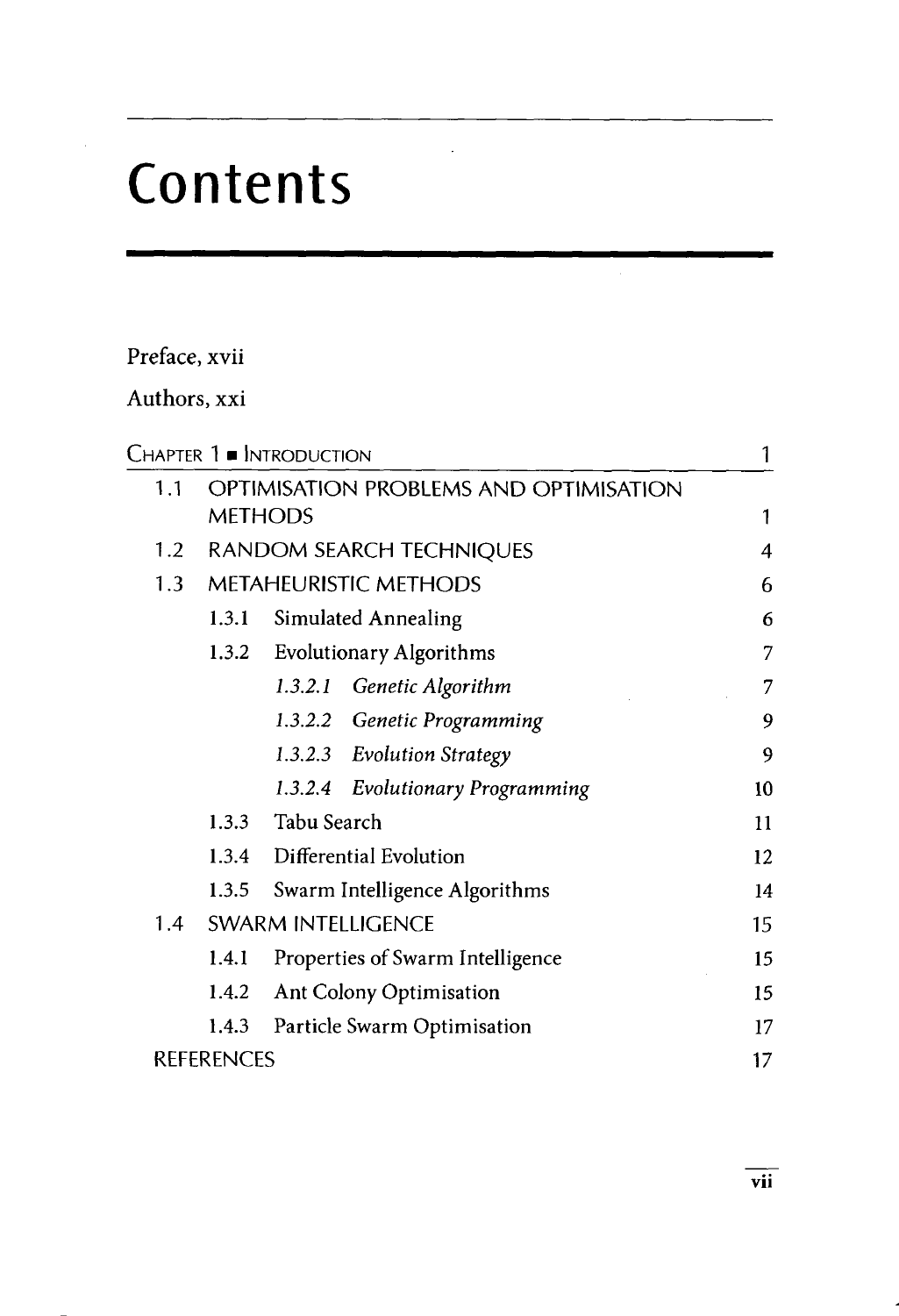$\mathcal{L}(\mathcal{A})$  and  $\mathcal{L}(\mathcal{A})$ 

 $\sim 10^{11}$  km  $^{-1}$ 

|     |                   | Chapter 2 · Particle Swarm Optimisation                            | 23 |
|-----|-------------------|--------------------------------------------------------------------|----|
| 2.1 |                   | <b>OVERVIEW</b>                                                    | 23 |
|     |                   | 2.2 MOTIVATIONS                                                    | 27 |
|     |                   | 2.2.1 Collective Behaviour                                         | 27 |
|     | 2.2.2             | Modelling and Simulation of Self-Organised<br>Collective Behaviour | 28 |
|     | 2.2.3             | From Simulation of Collective Behaviour<br>to the PSO Algorithm    | 30 |
| 2.3 |                   | PSO ALGORITHM: BASIC CONCEPTS                                      |    |
|     |                   | AND THE PROCEDURE                                                  | 31 |
|     | 2.3.1             | Simulation on Two-Dimensional Plane                                | 31 |
|     |                   | 2.3.2 Simulation of Multidimensional Search                        | 34 |
|     |                   | 2.3.3 Formal Description of PSO                                    | 35 |
|     | 2.3.4             | Procedure of the PSO Algorithm                                     | 38 |
| 2.4 |                   | PARADIGM: HOW TO USE PSO TO SOLVE<br><b>OPTIMISATION PROBLEMS</b>  | 39 |
|     | 2.4.1             | Simple Benchmark Problem                                           | 39 |
|     |                   | 2.4.2 Implementation of the PSO Algorithm                          | 40 |
|     |                   | 2.4.3 Results and Analysis                                         | 45 |
|     |                   | $2.4.3.1$ Results                                                  | 45 |
|     |                   | 2.4.3.2 Statistical Comparison                                     | 46 |
|     |                   | 2.4.3.3 Comparison of Convergence Speed                            | 49 |
|     |                   | 2.4.3.4 Further Discussion                                         | 50 |
| 2.5 |                   | <b>SOME HARDER EXAMPLES</b>                                        | 52 |
|     |                   | 2.5.1 Benchmark Problems                                           | 52 |
|     |                   | 2.5.1.1 Introduction                                               | 52 |
|     |                   | 2.5.1.2 Testing Functions                                          | 54 |
|     | 2.5.2             | <b>Results on Benchmark Problems</b>                               | 59 |
|     | <b>REFERENCES</b> |                                                                    | 66 |

 $\mathcal{L}^{\text{max}}_{\text{max}}$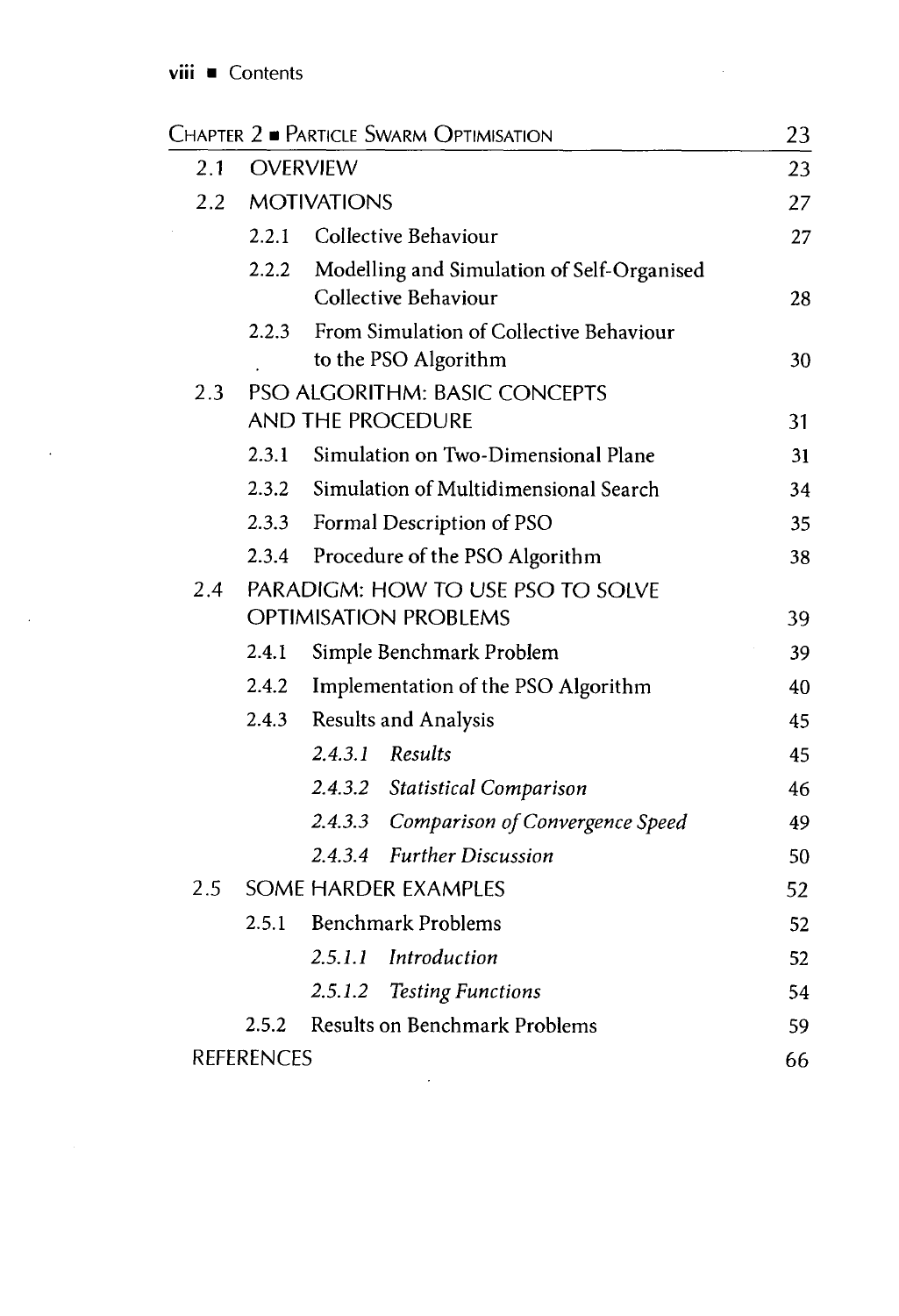|     |       |                         | Chapter 3 · Some Variants of Particle Swarm Optimisation | 75  |
|-----|-------|-------------------------|----------------------------------------------------------|-----|
| 3.1 |       |                         | WHY DOES THE PSO ALGORITHM NEED                          |     |
|     |       | TO BE IMPROVED?         |                                                          | 75  |
| 3.2 |       |                         | <b>INERTIA AND CONSTRICTION-ACCELERATION</b>             |     |
|     |       |                         | <b>TECHNIQUES FOR PSO</b>                                | 77  |
|     | 3.2.1 |                         | PSO with Inertia Weights (PSO-In)                        | 77  |
|     |       | 3.2.1.1                 | Qualitative Analysis of the Velocity                     |     |
|     |       |                         | <b>Updating Equation</b>                                 | 77  |
|     |       | 3.2.1.2                 | PSO with Inertia Weight                                  | 78  |
|     |       | 3.2.1.3                 | Modifications of PSO Using Various                       |     |
|     |       |                         | Inertia Weights                                          | 79  |
|     | 3.2.2 |                         | PSO with Constriction Factors (PSO-Co)                   | 93  |
| 3.3 |       | <b>LOCAL BEST MODEL</b> |                                                          | 94  |
|     | 3.3.1 |                         | Neighbourhood Topologies                                 | 95  |
|     | 3.3.2 |                         | PSO with a Neighbourhood Operator                        | 95  |
|     | 3.3.3 |                         | Fully Informed PSO                                       | 96  |
|     | 3.3.4 |                         | Von Neumann Topology                                     | 96  |
|     | 3.3.5 |                         | Some Dynamic Topologies                                  | 97  |
|     | 3.3.6 |                         | Species-Based PSO                                        | 104 |
| 3.4 |       |                         | PROBABILISTIC ALGORITHMS                                 | 104 |
|     | 3.4.1 |                         | Bare Bone PSO Family                                     | 105 |
|     | 3.4.2 |                         | Trimmed-Uniform PSO and Gaussian-Dynamic                 |     |
|     |       | <b>PSO</b>              |                                                          | 107 |
|     | 3.4.3 |                         | Gaussian PSO and Jump Operators                          | 109 |
|     | 3.4.4 |                         | <b>Exponential PSO</b>                                   | 111 |
|     | 3.4.5 |                         | Alternative Gaussian PSO                                 | 113 |
|     | 3.4.6 | Lévy PSO                |                                                          | 114 |
|     | 3.4.7 |                         | PSO with Various Mutation Operators                      | 115 |
| 3.5 |       |                         | <b>OTHER VARIANTS OF PSO</b>                             | 124 |
|     | 3.5.1 |                         | Discrete PSO Algorithms                                  | 124 |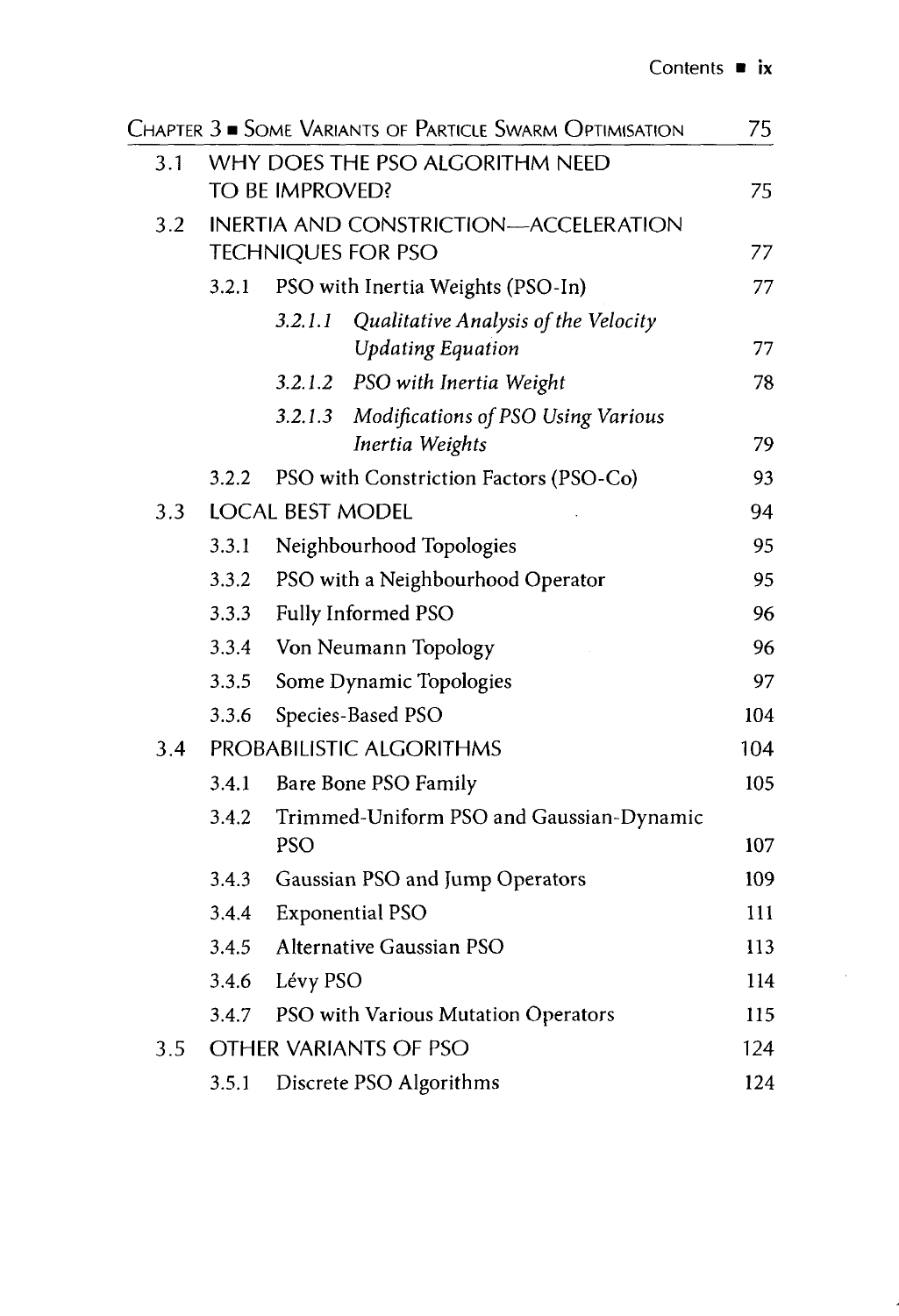$x \in$  Contents

 $\ddot{\phantom{0}}$ 

|     | 3.5.2             |                 | Hybrid PSO Algorithms                                                   | 128 |
|-----|-------------------|-----------------|-------------------------------------------------------------------------|-----|
|     |                   | 3.5.2.1         | PSO with Selection Operator                                             | 128 |
|     |                   | 3.5.2.2         | PSO with Differential Evolution                                         | 129 |
|     |                   | 3.5.2.3         | PSO with Linkage Learning                                               | 129 |
|     |                   | 3.5.2.4         | Hybrids of PSO with GA                                                  | 131 |
|     | 3.5.3             |                 | Other Modified PSO                                                      | 133 |
|     |                   | 3.5.3.1         | <b>Attractive and Repulsive PSO</b>                                     | 133 |
|     |                   | 3.5.3.2         | Comprehensive Learning PSO                                              | 133 |
|     |                   | 3.5.3.3         | Cooperative PSO                                                         | 134 |
|     |                   | 3.5.3.4         | Self-Organised Criticality PSO                                          | 135 |
|     |                   | 3.5.3.5         | Dissipative PSO                                                         | 135 |
|     |                   | 3.5.3.6         | PSO with Spatial Particle Extension                                     | 136 |
|     | <b>REFERENCES</b> |                 |                                                                         | 136 |
|     |                   |                 | Chapter $4 \bullet \text{ Quantum-BenaveD}$ Particle Swarm Optimisation | 143 |
| 4.1 |                   | <b>OVERVIEW</b> |                                                                         | 143 |
|     | 4.1.1             | Introduction    |                                                                         | 143 |
|     | 4.1.2             |                 | Various Improvements of QPSO                                            | 144 |
|     |                   | 4.1.2.1         | Selecting and Controlling the Parameters<br>Effectively                 | 144 |
|     |                   | 4.1.2.2         | Using Different Probability Distribution                                | 145 |
|     |                   | 4.1.2.3         | <b>Controlling the Diversity Measures</b>                               | 146 |
|     |                   | 4.1.2.4         | Hybridising with Other Search Techniques                                | 146 |
|     |                   | 4.1.2.5         | Cooperative Mechanism                                                   | 148 |
|     | 4.1.3             |                 | Applications of the QPSO                                                | 149 |
|     |                   | 4.1.3.1         | Antenna Design                                                          | 149 |
|     |                   | 4.1.3.2         | <b>Biomedicine</b>                                                      | 149 |
|     |                   | 4.1.3.3         | Mathematical Programming                                                | 149 |
|     |                   | 4.1.3.4         | <b>Communication Networks</b>                                           | 150 |
|     |                   | 4.1.3.5         | Control Engineering                                                     | 150 |
|     |                   | 4.1.3.6         | Clustering and Classification                                           | 151 |
|     |                   | 4.1.3.7         | <b>Electronics and Electromagnetics</b>                                 | 152 |

 $\hat{\mathcal{A}}$ 

 $\bar{z}$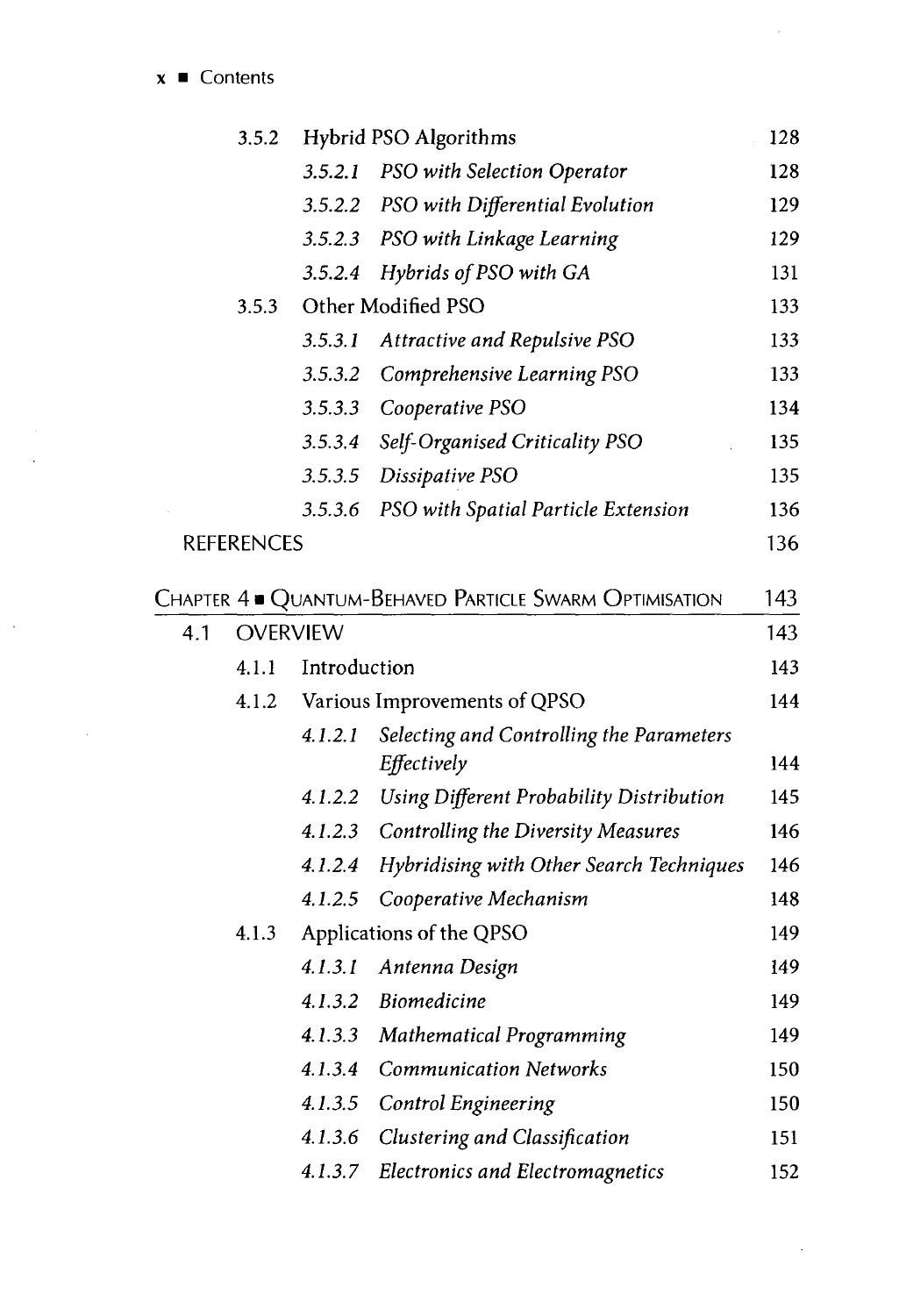$\hat{\mathcal{A}}$ 

|     |       | 4.1.3.8 Finance                                     | 152 |
|-----|-------|-----------------------------------------------------|-----|
|     |       | 4.1.3.9 Fuzzy Systems                               | 152 |
|     |       | 4.1.3.10 Graphics                                   | 152 |
|     |       | 4.1.3.11 Image Processing                           | 152 |
|     |       | 4.1.3.12 Power Systems                              | 153 |
|     |       | 4.1.3.13 Modelling                                  | 153 |
|     |       | 4.1.3.14 Other Application Areas                    | 154 |
| 4.2 |       | MOTIVATION: FROM CLASSICAL DYNAMICS                 |     |
|     |       | TO QUANTUM MECHANICS                                | 154 |
|     | 4.2.1 | Dynamical Analysis of Particle Behaviour            | 155 |
|     |       | Case When $(\varphi - w - 1)^2 - 4w = 0$<br>4.2.1.1 | 157 |
|     |       | 4.2.1.2 Case When $(\varphi - w - 1)^2 - 4w > 0$    | 160 |
|     |       | Case When $((\rho - w - 1)^2 - 4w < 0)$<br>4.2.1.3  | 162 |
|     | 4.2.2 | Particle Behaviour from the Perspectives            |     |
|     |       | of Quantum Mechanics                                | 166 |
| 4.3 |       | QUANTUM MODEL: FUNDAMENTALS OF QPSO                 | 167 |
|     | 4.3.1 | δ Potential Well Model                              | 167 |
|     | 4.3.2 | Evolution Equation of QPSO                          | 171 |
|     | 4.3.3 | <b>Conditions of Convergence</b>                    | 172 |
|     | 4.3.4 | Discussion                                          | 176 |
| 4.4 |       | <b>QPSO ALGORITHM</b>                               | 178 |
|     | 4.4.1 | Two Search Strategies of QPSO                       | 178 |
|     | 4.4.2 | Procedure of QPSO                                   | 180 |
|     | 4.4.3 | Properties of QPSO                                  | 180 |
|     |       | 4.4.3.1<br>Advantages of Using the Quantum Model    | 181 |
|     |       | Knowledge Seeking of Particles in QPSO<br>4.4.3.2   | 182 |
|     |       | 4.4.3.3 Wait Effect amongst Particles               | 183 |
| 4.5 |       | SOME ESSENTIAL APPLICATIONS                         | 184 |
|     | 4.5.1 | Applications to Unconstrained Function              |     |
|     |       | Optimisation                                        | 184 |
|     | 4.5.2 | Solutions to Constrained NPL                        | 188 |
|     |       | 4.5.2.1<br><b>Problem Description</b>               | 188 |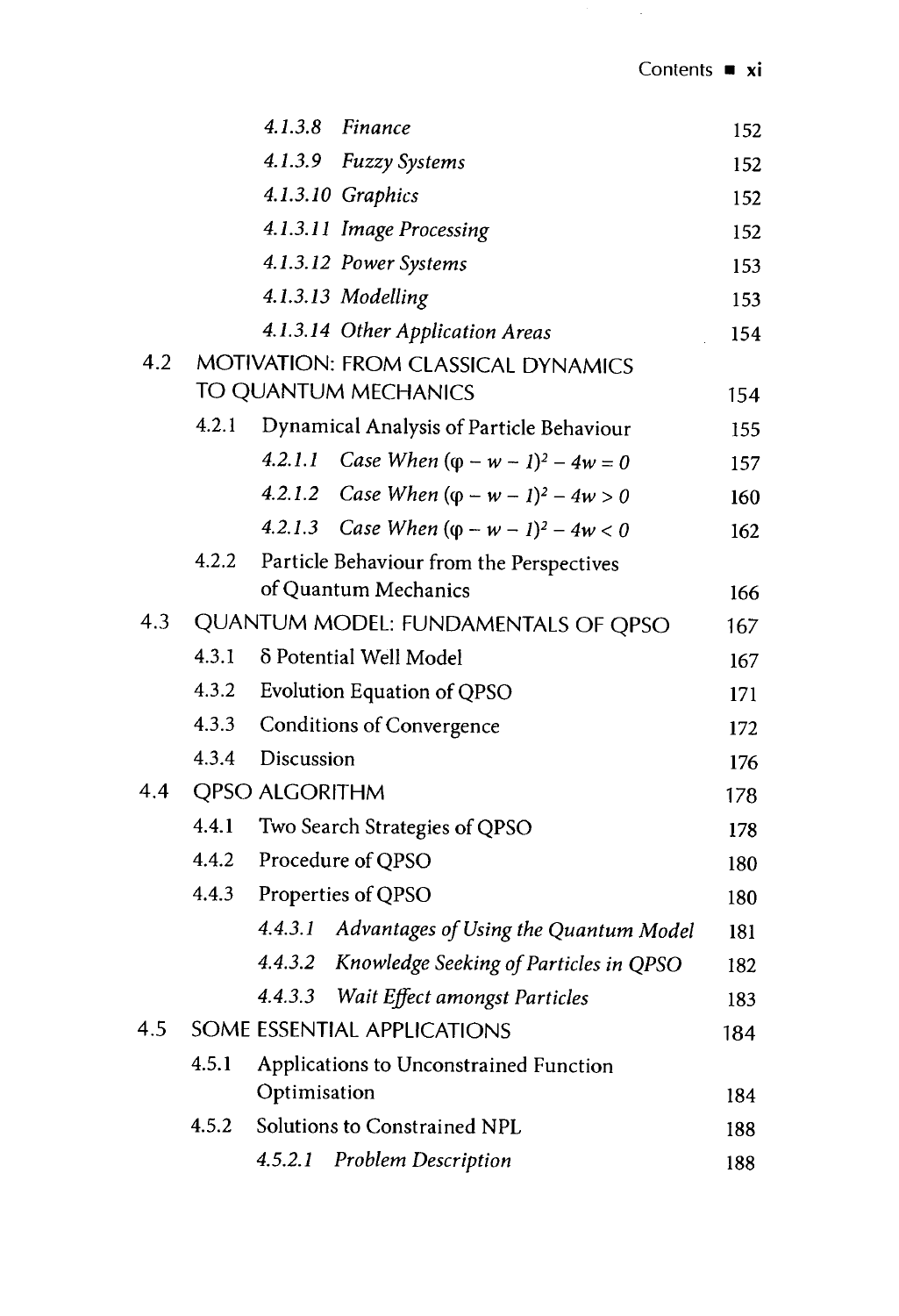$\bar{\beta}$ 

|       |         | for Constrained Optimisation   | 190                                                                                                                                                                                                                                                                                                                                                                                                                                                                                                                |
|-------|---------|--------------------------------|--------------------------------------------------------------------------------------------------------------------------------------------------------------------------------------------------------------------------------------------------------------------------------------------------------------------------------------------------------------------------------------------------------------------------------------------------------------------------------------------------------------------|
| 4.5.3 |         |                                | 193                                                                                                                                                                                                                                                                                                                                                                                                                                                                                                                |
|       | 4.5.3.1 | Introduction                   | 193                                                                                                                                                                                                                                                                                                                                                                                                                                                                                                                |
|       |         |                                | 194                                                                                                                                                                                                                                                                                                                                                                                                                                                                                                                |
|       |         |                                | 196                                                                                                                                                                                                                                                                                                                                                                                                                                                                                                                |
| 4.5.4 |         |                                | 203                                                                                                                                                                                                                                                                                                                                                                                                                                                                                                                |
|       |         |                                |                                                                                                                                                                                                                                                                                                                                                                                                                                                                                                                    |
|       |         | of Equations                   | 204                                                                                                                                                                                                                                                                                                                                                                                                                                                                                                                |
|       |         |                                | 205                                                                                                                                                                                                                                                                                                                                                                                                                                                                                                                |
|       |         |                                | 208                                                                                                                                                                                                                                                                                                                                                                                                                                                                                                                |
| 4.6.1 |         |                                | 208                                                                                                                                                                                                                                                                                                                                                                                                                                                                                                                |
| 4.6.2 |         |                                | 211                                                                                                                                                                                                                                                                                                                                                                                                                                                                                                                |
|       | 4.6.2.1 | QPSO with Tournament Selection | 212                                                                                                                                                                                                                                                                                                                                                                                                                                                                                                                |
|       |         |                                | 212                                                                                                                                                                                                                                                                                                                                                                                                                                                                                                                |
|       |         |                                | 214                                                                                                                                                                                                                                                                                                                                                                                                                                                                                                                |
| 4.6.4 |         |                                | 215                                                                                                                                                                                                                                                                                                                                                                                                                                                                                                                |
| 4.6.5 |         |                                | 217                                                                                                                                                                                                                                                                                                                                                                                                                                                                                                                |
|       |         |                                | 219                                                                                                                                                                                                                                                                                                                                                                                                                                                                                                                |
|       |         |                                | 220                                                                                                                                                                                                                                                                                                                                                                                                                                                                                                                |
|       |         | <b>SUMMARY</b><br>REFERENCES   | 4.5.2.2 Experiments of Benchmark Problems<br>Solving Multipeak Optimisation Problems by QPSO<br>4.5.3.2 SQPSO Algorithm<br>4.5.3.3 Numerical Results<br>Solving Systems of Non-Linear Equations<br>4.5.4.1 Objective Function of Systems<br>4.5.4.2 Experimental Results<br>SOME VARIANTS OF QPSO<br>QPSO with Diversity Control Strategy<br>QPSO with Selection Operator<br>4.6.2.2 QPSO with Roulette-Wheel Selection<br>4.6.3 QPSO with Mutation Operators<br>QPSO with Hybrid Distribution<br>Cooperative QPSO |

| <b>CHAPTER 5 ADVANCED TOPICS</b> |                                                  |                                                                                                   |  |  |  |
|----------------------------------|--------------------------------------------------|---------------------------------------------------------------------------------------------------|--|--|--|
|                                  |                                                  |                                                                                                   |  |  |  |
| 5.1.1                            | Some Preliminaries                               | 230                                                                                               |  |  |  |
| 5.1.2                            | Simplification of the Iterative Update Equations | 233                                                                                               |  |  |  |
| 5.1.3                            | Convergence Behaviour of Type-1 Particle         |                                                                                                   |  |  |  |
| 5.1.4                            | Boundedness of Type-2 Particle                   | 243                                                                                               |  |  |  |
| 5.1.5                            | <b>Simulation Results</b>                        | 247                                                                                               |  |  |  |
|                                  |                                                  | 253                                                                                               |  |  |  |
| 5.2.1                            | Analysis Using Probability Measures              | 253                                                                                               |  |  |  |
|                                  | Preliminaries<br>5.2.1.1                         | 253                                                                                               |  |  |  |
|                                  | 5.2.1.2 Global Convergence of QPSO               | 255                                                                                               |  |  |  |
|                                  |                                                  | <b>BEHAVIOUR ANALYSIS OF INDIVIDUAL PARTICLES</b><br><b>CONVERGENCE ANALYSIS OF THE ALGORITHM</b> |  |  |  |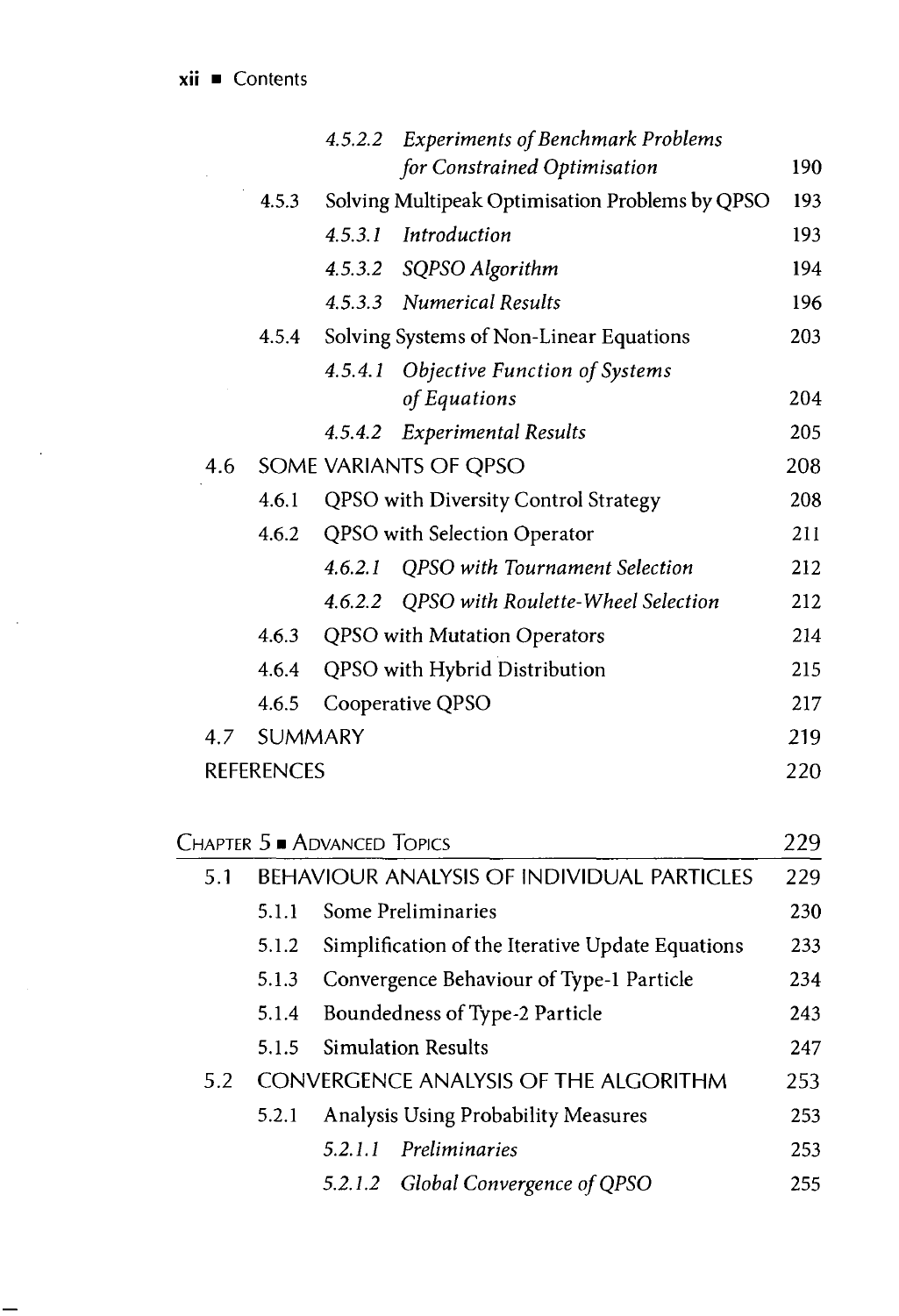|     | 5.2.2             |                   | <b>Analysis Using Markov Processes</b>                              | 259 |
|-----|-------------------|-------------------|---------------------------------------------------------------------|-----|
|     |                   | 5.2.2.1           | Preliminaries                                                       | 259 |
|     |                   | 5.2.2.2           | Markov Process Model for a Stochastic                               |     |
|     |                   |                   | <b>Optimisation Algorithm</b>                                       | 260 |
|     |                   | 5.2.2.3           | Construction of a Markov Process Model<br>for QPSO                  | 262 |
|     |                   | 5.2.2.4           | Global Convergence of a Stochastic<br><b>Optimisation Algorithm</b> | 263 |
|     |                   | 5.2.2.5           | Global Convergence of QPSO                                          | 265 |
|     | 5.2.3             |                   | Analysis in Probabilistic Metric Spaces                             | 268 |
|     |                   | 5.2.3.1           | Preliminaries                                                       | 268 |
|     |                   | 5.2.3.2           | Fixed-Point Theorem in PM Space                                     | 270 |
|     |                   | 5.2.3.3           | Global Convergence of the QPSO Algorithm                            | 271 |
| 5.3 |                   |                   | TIME COMPLEXITY AND RATE OF CONVERGENCE                             | 277 |
|     | 5.3.1             |                   | Measure of Time Complexity                                          | 277 |
|     | 5.3.2             |                   | Convergence Rate                                                    | 279 |
|     | 5.3.3             |                   | Testing Complexity and Convergence Rate of QPSO                     | 282 |
| 5.4 |                   |                   | PARAMETER SELECTION AND PERFORMANCE                                 |     |
|     |                   | <b>COMPARISON</b> |                                                                     | 290 |
|     | 5.4.1             |                   | Methods for Parameter Control                                       | 291 |
|     | 5.4.2             |                   | Empirical Studies on Parameter Selection                            | 291 |
|     | 5.4.3             |                   | Performance Comparison                                              | 296 |
| 5.5 | <b>SUMMARY</b>    |                   |                                                                     | 299 |
|     | <b>REFERENCES</b> |                   |                                                                     | 300 |
|     |                   |                   | Chapter $6\blacksquare$ Industrial Applications                     | 303 |
| 6.1 |                   |                   | INVERSE PROBLEMS FOR PARTIAL DIFFERENTIAL                           |     |
|     |                   | <b>EQUATIONS</b>  |                                                                     | 303 |
|     | 6.1.1             | Introduction      |                                                                     | 303 |
|     | 6.1.2             | <b>IHCPs</b>      |                                                                     | 305 |
|     | 6.1.3             |                   | QPSO for IHCPs                                                      | 307 |
|     | 6.1.4             |                   | Numerical Experiments and Results                                   | 309 |
|     | 6.1.5             | Summary           |                                                                     | 313 |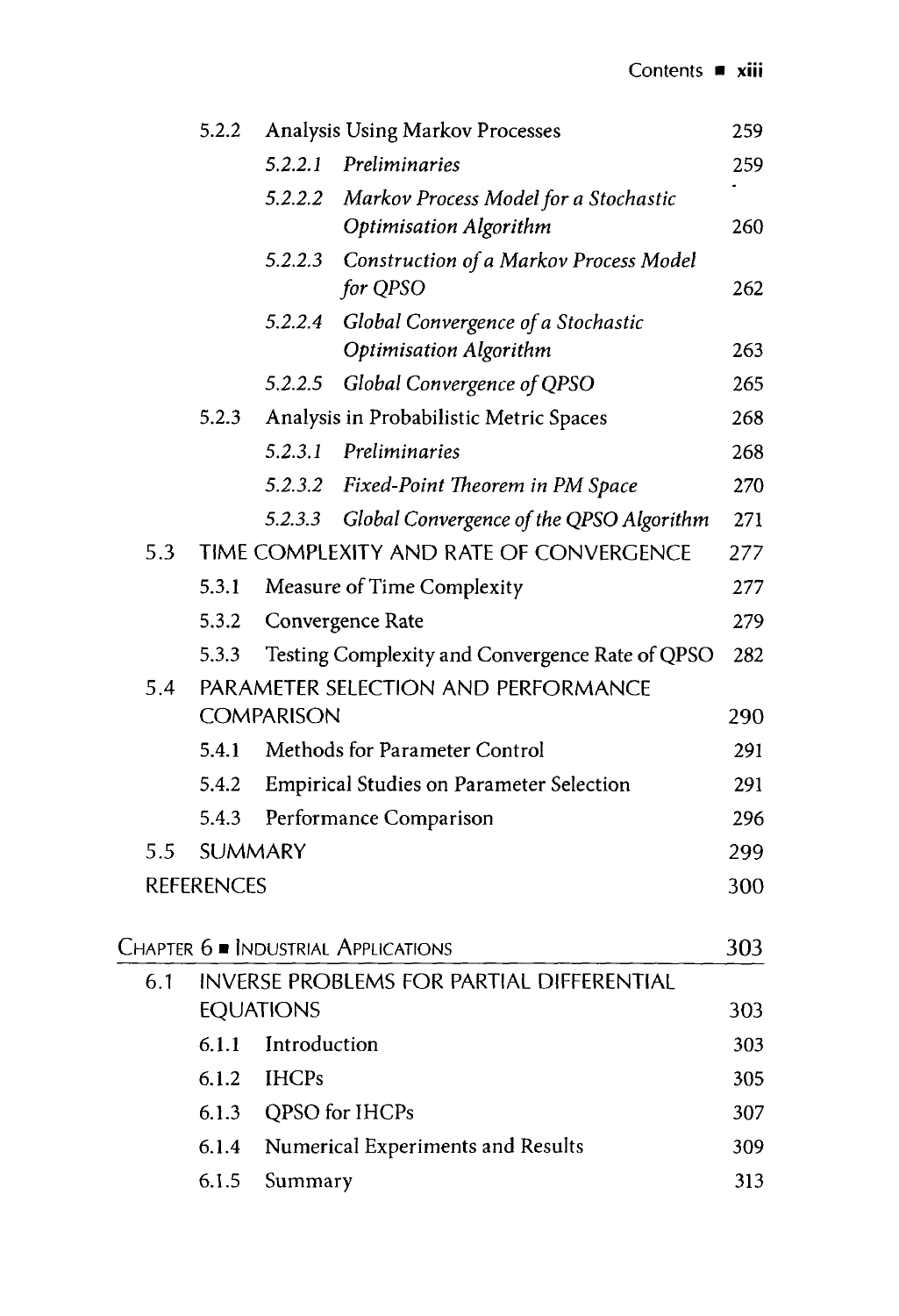$\bar{I}$ 

| 6.2 | <b>INVERSE PROBLEMS FOR NON-LINEAR</b> |                           |                                                 |     |  |  |
|-----|----------------------------------------|---------------------------|-------------------------------------------------|-----|--|--|
|     |                                        |                           | <b>DYNAMICAL SYSTEMS</b>                        | 313 |  |  |
|     | 6.2.1                                  | Introduction              |                                                 | 313 |  |  |
|     |                                        |                           | 6.2.2 Identification of Chaotic Systems by QPSO | 314 |  |  |
|     |                                        |                           | 6.2.3 Simulation Results                        |     |  |  |
|     |                                        |                           | 6.2.3.1 Brusselator                             | 315 |  |  |
|     |                                        |                           | 6.2.3.2 Lorenz System                           | 317 |  |  |
|     |                                        |                           | 6.2.3.3 Chen System                             | 318 |  |  |
|     | 6.2.4                                  | Summary                   |                                                 | 322 |  |  |
| 6.3 |                                        |                           | OPTIMAL DESIGN OF DIGITAL FILTERS               | 322 |  |  |
|     | 6.3.1                                  | Introduction              |                                                 |     |  |  |
|     |                                        |                           | 6.3.2 Problem Formulation                       | 323 |  |  |
|     | 6.3.3                                  |                           | A 2D Filter Design Using QPSO                   | 325 |  |  |
|     |                                        | 6.3.3.1                   | Design Example                                  | 325 |  |  |
|     |                                        | 6.3.3.2                   | Representation of the Particle and              |     |  |  |
|     |                                        |                           | <b>Constraint Handling</b>                      | 327 |  |  |
|     | 6.3.4                                  |                           | <b>Experimental Results and Discussions</b>     | 328 |  |  |
|     |                                        | 6.3.4.1                   | <b>Parameter Configurations</b>                 | 328 |  |  |
|     |                                        |                           | 6.3.4.2 Simulation Results                      | 329 |  |  |
|     | 6.3.5                                  | Summary                   |                                                 | 333 |  |  |
| 6.4 |                                        | 335<br><b>ED PROBLEMS</b> |                                                 |     |  |  |
|     | 6.4.1                                  | Introduction              |                                                 |     |  |  |
|     |                                        |                           | 6.4.2 Problem Description                       | 336 |  |  |
|     |                                        |                           | 6.4.2.1 Formulation of the ED Problem           | 336 |  |  |
|     |                                        | 6.4.2.2                   | <b>System Transmission Losses</b>               | 338 |  |  |
|     |                                        |                           | 6.4.2.3 Ramp Rate Limits                        | 338 |  |  |
|     |                                        | 6.4.2.4                   | Prohibited Operating Zone                       | 338 |  |  |
|     | 6.4.3                                  |                           | Solving ED Problems by the QPSO Algorithm       | 339 |  |  |
|     |                                        | 6.4.3.1                   | Representation of Individual Particle           | 339 |  |  |
|     |                                        | 6.4.3.2                   | <b>Constraints Handling and Objective</b>       |     |  |  |
|     |                                        |                           | <b>Function</b>                                 | 340 |  |  |

 $\begin{array}{c} \mathbf{1} \\ \mathbf{1} \\ \mathbf{1} \end{array}$ 

 $\begin{array}{c} \bar{x} \\ \bar{y} \\ \bar{z} \end{array}$